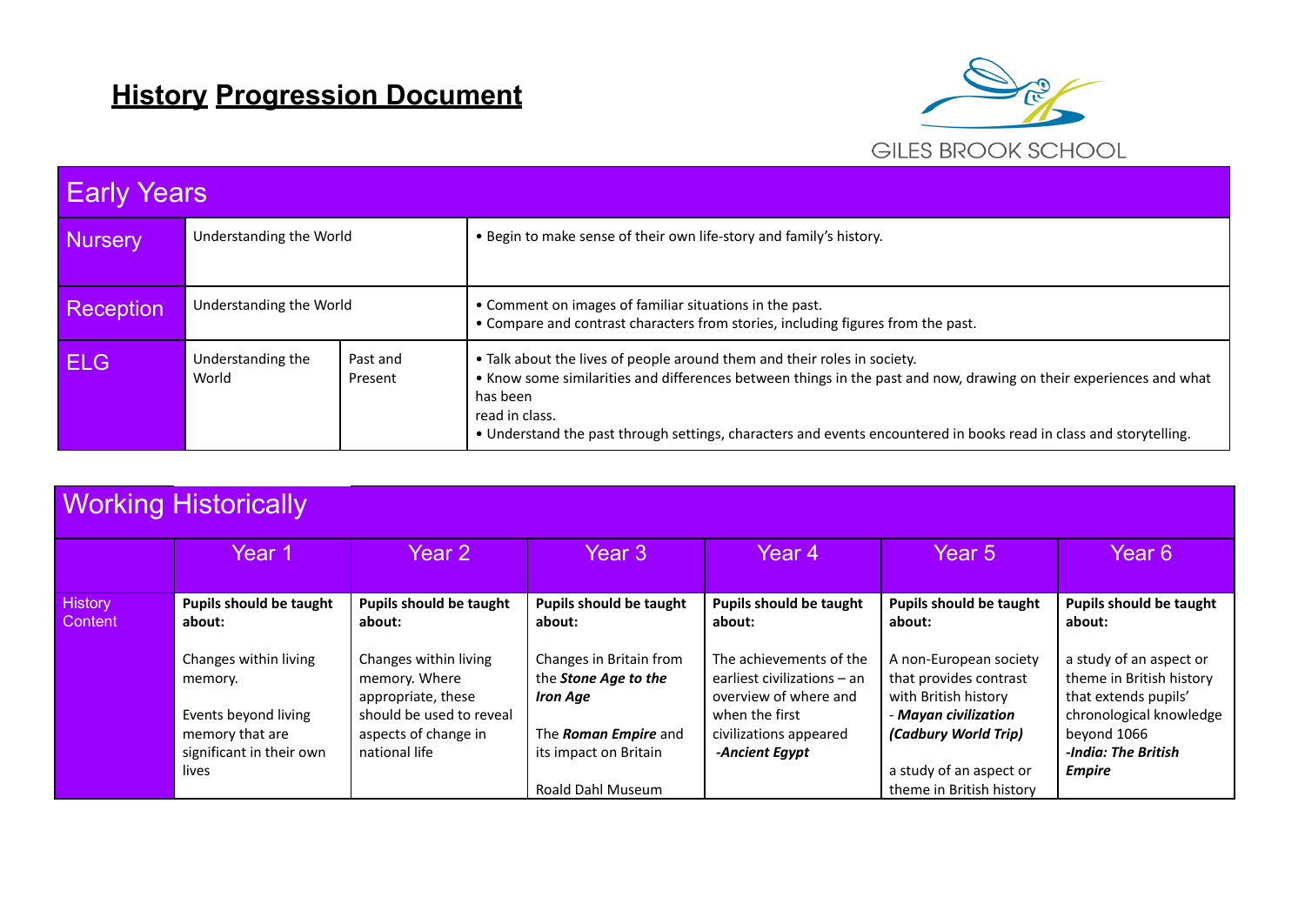|            | The lives of significant<br>individuals in the past<br>e.g.Picasso, Queen<br><b>Elizabeth II, Queen</b><br>Victoria, Guy Fawkes | Events beyond living<br>memory that are<br>significant nationally or<br>globally<br>The lives of significant<br>individuals in the past<br>who have contributed to<br>national and<br>international<br>achievements. Some<br>should be used to<br>compare aspects of life in<br>different periods<br>-Florence Nightingale<br><b>Mary Seacole</b><br><b>Mary Anning</b> |                                                               | Britain's settlement by<br>Anglo-Saxons and Scots<br>*7 kingdoms in England | that extends pupils'<br>chronological knowledge<br>beyond 1066<br>-The Victorians<br>- a local history study<br><b>Bletchley Park (including</b><br>Trip) | <b>Ancient Greece – a study</b><br>of Greek life and<br>achievements and their<br>influence on the western<br>world<br>the Viking and<br>Anglo-Saxon struggle for<br>the Kingdom of England<br>to the time of Edward<br>the Confessor |
|------------|---------------------------------------------------------------------------------------------------------------------------------|-------------------------------------------------------------------------------------------------------------------------------------------------------------------------------------------------------------------------------------------------------------------------------------------------------------------------------------------------------------------------|---------------------------------------------------------------|-----------------------------------------------------------------------------|-----------------------------------------------------------------------------------------------------------------------------------------------------------|---------------------------------------------------------------------------------------------------------------------------------------------------------------------------------------------------------------------------------------|
| Chronology | Show an awareness of<br>the past, using common<br>words and phrases                                                             | Develop, then<br>demonstrate an<br>awareness of the past,                                                                                                                                                                                                                                                                                                               | Develop increasingly<br>secure chronological<br>knowledge and | Develop increasingly<br>secure chronological<br>knowledge and               | Develop increasingly<br>secure chronological<br>knowledge and                                                                                             | Develop increasingly<br>secure chronological<br>knowledge and                                                                                                                                                                         |
|            | relating to the passing of<br>time<br>-today, tomorrow,                                                                         | using common words<br>and phrases relating to<br>the passing of time                                                                                                                                                                                                                                                                                                    | understanding of history,<br>local, British and world         | understanding of history,<br>local, British and world                       | understanding of history,<br>local, British and world                                                                                                     | understanding of history,<br>local, British and world                                                                                                                                                                                 |
|            | yesterday, days, weeks,<br>months, years                                                                                        | -years, decades,<br>centuries                                                                                                                                                                                                                                                                                                                                           | Put events, people,<br>places and artefacts on a<br>timeline  | Put events, people,<br>places and artefacts on a<br>timeline                | Put events, people,<br>places and artefacts on a<br>timeline                                                                                              | Put events, people,<br>places and artefacts on a<br>timeline                                                                                                                                                                          |
|            | Show where places,<br>people and events fit                                                                                     | Show where places,<br>people and events fit                                                                                                                                                                                                                                                                                                                             | -Romans compared to<br><b>Stone Age and Iron Age</b>          | *Egyptians                                                                  | Key people associated<br>with WWII and Bletchley                                                                                                          | <b>Charles Darwin</b><br>-evolution.                                                                                                                                                                                                  |
|            | into a broad<br>chronological framework                                                                                         | into a broad<br>chronological framework                                                                                                                                                                                                                                                                                                                                 | and today                                                     | Use correct terminology<br>to describe events in the                        | Park<br>Use correct terminology                                                                                                                           | Use correct terminology                                                                                                                                                                                                               |
|            | -growth over time                                                                                                               | -dinosaurs compared to                                                                                                                                                                                                                                                                                                                                                  | Use correct terminology                                       | past                                                                        | to describe events in the                                                                                                                                 | to describe events in the                                                                                                                                                                                                             |
|            | -significant adults in<br>lives                                                                                                 | today                                                                                                                                                                                                                                                                                                                                                                   | to describe events in the<br>past                             | *such as; Invasion                                                          | past                                                                                                                                                      | past                                                                                                                                                                                                                                  |
|            | -family trees                                                                                                                   | Begin to use dates                                                                                                                                                                                                                                                                                                                                                      |                                                               |                                                                             |                                                                                                                                                           |                                                                                                                                                                                                                                       |
|            | Begin to use dates                                                                                                              | -specific to famous<br>people/places studied                                                                                                                                                                                                                                                                                                                            |                                                               |                                                                             |                                                                                                                                                           |                                                                                                                                                                                                                                       |
|            | -birthdays                                                                                                                      | e.g. Mary Anning, Great                                                                                                                                                                                                                                                                                                                                                 |                                                               |                                                                             |                                                                                                                                                           |                                                                                                                                                                                                                                       |
|            | -special dates of the year                                                                                                      | <b>Fire of London, Samuel</b>                                                                                                                                                                                                                                                                                                                                           |                                                               |                                                                             |                                                                                                                                                           |                                                                                                                                                                                                                                       |
|            | e.g. Christmas, Easter                                                                                                          | Pepys, Florence                                                                                                                                                                                                                                                                                                                                                         |                                                               |                                                                             |                                                                                                                                                           |                                                                                                                                                                                                                                       |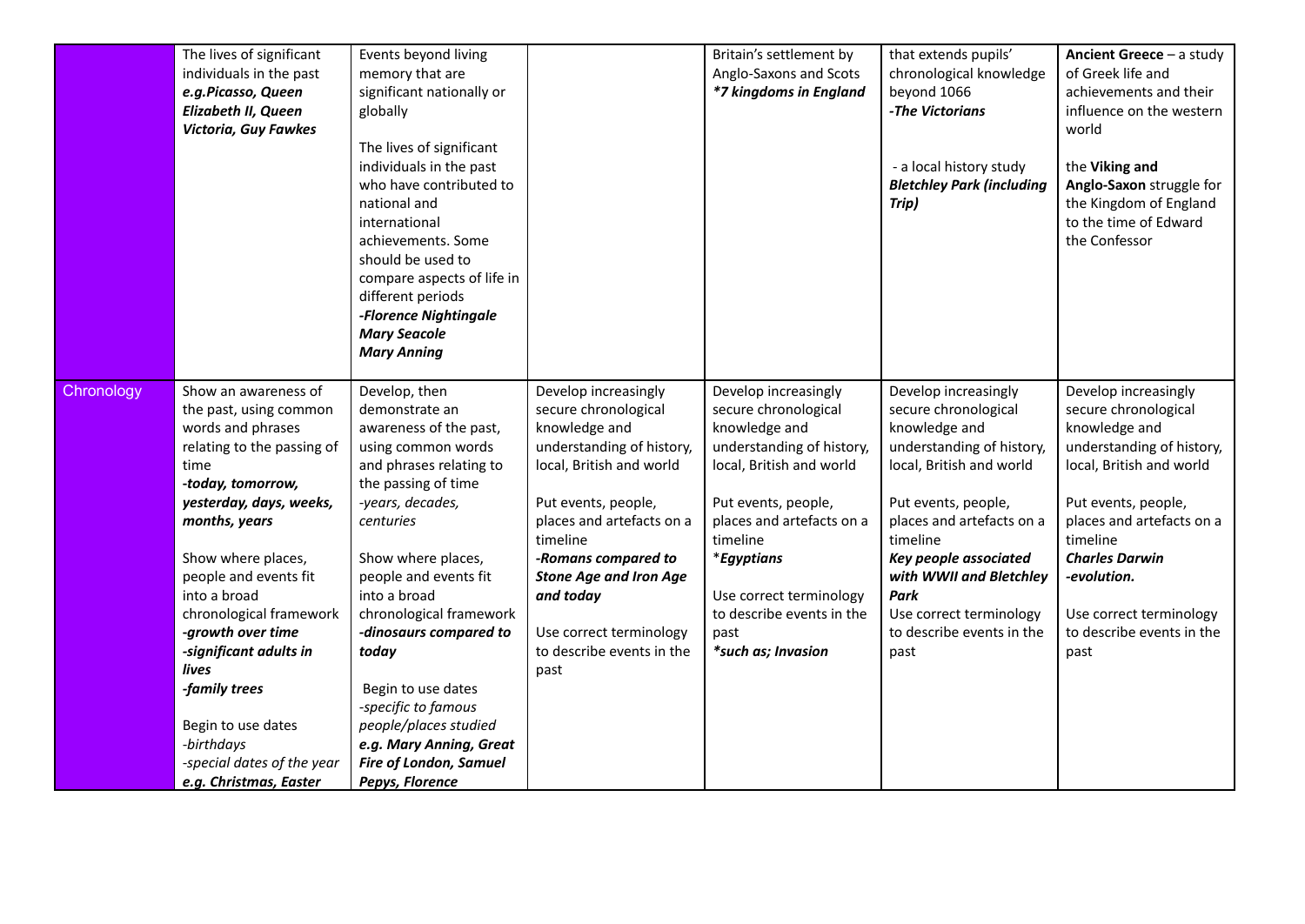|                            | -November 5th, 25th<br>October 1881<br>Begin to attach dates to<br>famous people studied<br>e.g.Picasso, Queen<br>Elizabeth II, Queen<br><b>Victoria, Guy Fawkes</b>                                                          | <b>Nightingale, Mary</b><br><b>Seacole, William Morris</b>                                                                                                                                                                                  |                                                                                                                                                                                                                          |                                                                                                                                                                                                                                                            |                                                                                                                                                                                                                                      |                                                                                                                                                                                                                                      |
|----------------------------|-------------------------------------------------------------------------------------------------------------------------------------------------------------------------------------------------------------------------------|---------------------------------------------------------------------------------------------------------------------------------------------------------------------------------------------------------------------------------------------|--------------------------------------------------------------------------------------------------------------------------------------------------------------------------------------------------------------------------|------------------------------------------------------------------------------------------------------------------------------------------------------------------------------------------------------------------------------------------------------------|--------------------------------------------------------------------------------------------------------------------------------------------------------------------------------------------------------------------------------------|--------------------------------------------------------------------------------------------------------------------------------------------------------------------------------------------------------------------------------------|
| <b>Historical</b><br>Terms | Develop, the use a wide<br>vocabulary of historical<br>terms<br>eg. a long time ago,<br>recently, when my<br>were younger, in the<br>past,                                                                                    | Develop, the use a wide<br>vocabulary of historical<br>terms<br>e.g. years, decades,<br><b>centuries</b>                                                                                                                                    | Develop use of<br>appropriate subject<br>terminology,<br>such as: empire,<br>civilisation, monarch                                                                                                                       | Develop use of<br>appropriate subject<br>terminology,<br>such as: empire,<br>civilisation, monarch                                                                                                                                                         | Record knowledge and<br>understanding in a<br>variety of ways, using<br>dates and key terms<br>appropriately                                                                                                                         | Record knowledge and<br>understanding in a<br>variety of ways, using<br>dates and key terms<br>appropriately                                                                                                                         |
| Enquiry                    | Ask and begin to answer<br>questions about events<br>e.g. When? What<br>happened? What was it<br>like?<br>Understand some ways<br>we find out about the<br>past<br>e.g. using artefacts,<br>pictures, stories and<br>websites | Ask and begin to answer<br>questions about events<br>e.g. When? What<br>happened? What was it<br>like? Why? Who was<br>involved?<br>Understand some ways<br>we find out about the<br>past<br>e.g. using artefacts,<br>pictures, stories and | Ask and answer<br>questions about the past,<br>considering aspects of<br>change, cause, similarity<br>and difference<br>Suggest where we might<br>find answers to<br>questions<br>Understand that<br>knowledge about the | Ask and answer<br>questions about the past,<br>considering aspects of<br>change, cause, similarity<br>and difference and<br>significance<br>Suggest where we might<br>find answers to<br>questions considering a<br>range of sources<br>*primary/secondary | Devise, ask and answer<br>more complex questions<br>about the past,<br>considering key concepts<br>in history<br>Select sources<br>independently and give<br>reasons for choices<br>Analyse a range of source<br>material to promote | Devise, ask and answer<br>more complex questions<br>about the past,<br>considering key concepts<br>in history<br>Select sources<br>independently and give<br>reasons for choices<br>Analyse a range of source<br>material to promote |
|                            | Choose and use parts of<br>stories to show<br>understanding of events<br>Communicate<br>understanding of the<br>past through pictures,<br>talk and simple written<br>captions                                                 | websites (with greater<br>independence)<br>Choose and use parts of<br>stories and other sources<br>to show understanding<br>of events<br>Communicate<br>understanding of the<br>past in a variety of ways                                   | past is constructed from<br>a variety of sources<br>Construct and organise<br>responses by selecting<br>relevant historical data                                                                                         | sources<br>Understand that<br>knowledge about the<br>past is constructed from<br>a variety of sources<br>*Egyptian workshop day<br>*COAM (Anglo-Saxons)                                                                                                    | evidence about the past<br>Construct and organise<br>response by selecting<br>and organising relevant<br>historical data                                                                                                             | evidence about the past<br>Construct and organise<br>response by selecting<br>and organising relevant<br>historical data                                                                                                             |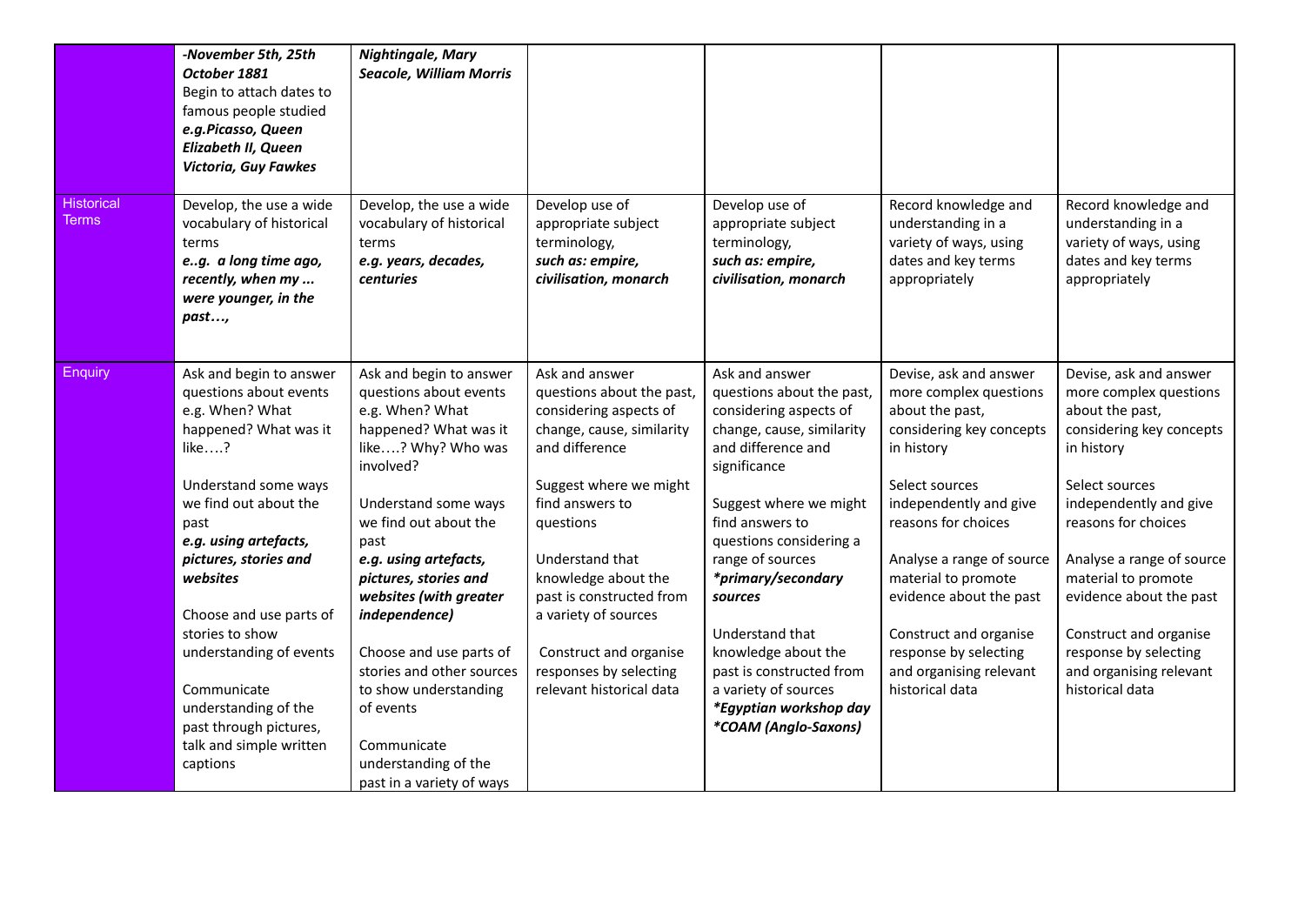| Interpreting<br>History                   | Identify different ways<br>that the past is<br>represented<br>e.g. illustrations, song,<br>museum displays, stories<br><b>Milton Keynes Museum</b> | e.g. drawing, acting,<br>explanations, pictures<br>Identify different ways<br>that the past is<br>represented<br>e.g. fictional accounts,<br>illustrations, films, song,<br>museum displays,<br>Claydon House visit | Be aware that different<br>versions of the past may<br>exist and begin to<br>suggest reasons for this                                    | Construct and organise<br>responses by selecting<br>relevant historical data<br>Be aware that different<br>versions of the past may<br>exist and begin to<br>suggest reasons for this<br>*Conspiracy theories<br>(Moon landing)                                | Understand that the past<br>is represented and<br>interpreted in different<br>ways and give reasons<br>for this                                                                                 | Understand that the past<br>is represented and<br>interpreted in different<br>ways and give reasons<br>for this                                                                                 |
|-------------------------------------------|----------------------------------------------------------------------------------------------------------------------------------------------------|---------------------------------------------------------------------------------------------------------------------------------------------------------------------------------------------------------------------|------------------------------------------------------------------------------------------------------------------------------------------|----------------------------------------------------------------------------------------------------------------------------------------------------------------------------------------------------------------------------------------------------------------|-------------------------------------------------------------------------------------------------------------------------------------------------------------------------------------------------|-------------------------------------------------------------------------------------------------------------------------------------------------------------------------------------------------|
| Continuity and<br>Change                  | Discuss change and<br>continuity in an aspect of<br>life<br>e.g. holidays, own life<br>experience                                                  | Discuss change and<br>continuity in an aspect of<br>life<br>e.g differences from<br>dinosaur age, 1666 -<br><b>Great Fire - what is the</b><br>same, what is different?                                             | Describe and begin to<br>make links between main<br>events, situations and<br>changes within and<br>across different periods             | Describe and begin to<br>make links between main<br>events, situations and<br>changes within and<br>across different periods<br>and societies                                                                                                                  | Use a greater depth of<br>historical knowledge<br>when describing and<br>making links between<br>main events, situations<br>and changes within and<br>across different periods<br>and societies | Use a greater depth of<br>historical knowledge<br>when describing and<br>making links between<br>main events, situations<br>and changes within and<br>across different periods<br>and societies |
| <b>Causes and</b><br>Consequences         | Recognise why people<br>did things<br>Recognise why some<br>events happened                                                                        | Recognise why people<br>did things<br>Recognise why some<br>events happened<br>Recognise what<br>happened as a result of<br>people's actions or<br>events                                                           | Identify and give reasons<br>for historical events,<br>situations and changes<br>Identify some of the<br>results of historical<br>events | Identify and give reasons<br>for historical events,<br>situations and changes<br>Identify some of the<br>results of historical<br>events, situations and<br>changes<br>*Rosetta Stone -<br><b>Egyptians</b><br>*Anglo Saxons - Latin<br>change for books in UK | Begin to offer<br>explanations about why<br>people in the past acted<br>as they did<br>(Winston Churchill)                                                                                      | Begin to offer<br>explanations about why<br>people in the past acted<br>as they did<br>Autumn 1 and 2 - USA<br>and India:<br>-British Empire<br>-Slave Trade<br>-Indus Valley                   |
| <b>Similarities</b><br>and<br>differences | Identify similarities and<br>differences in their own<br>lives and that of their<br>peers or family members                                        | Identify similarities and<br>differences between<br>ways of life in different<br>periods, including their<br>own lives                                                                                              | Describe some of the<br>similarities and<br>differences between<br>different periods, e.g.<br>social, belief.                            | Describe some of the<br>similarities and<br>differences between<br>different periods, e.g.<br>social, belief, local,<br>individual                                                                                                                             | Show understanding of<br>some of the similarities<br>and differences between<br>different periods, e.g.<br>social, belief, local,<br>individual<br>(Victorian street to<br>modern street)       | Show understanding of<br>some of the similarities<br>and differences between<br>different periods, e.g.<br>social, belief, local,<br>individual                                                 |